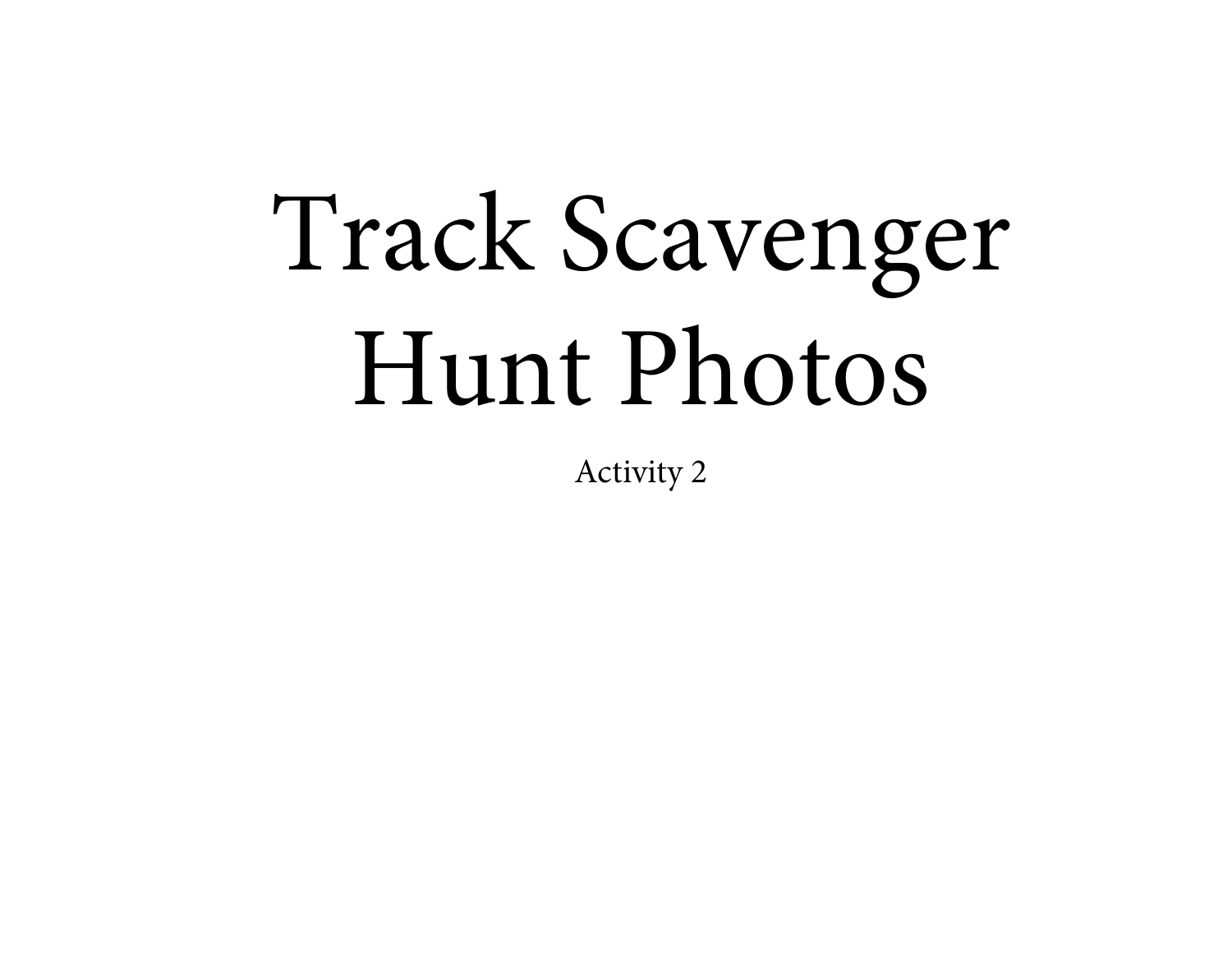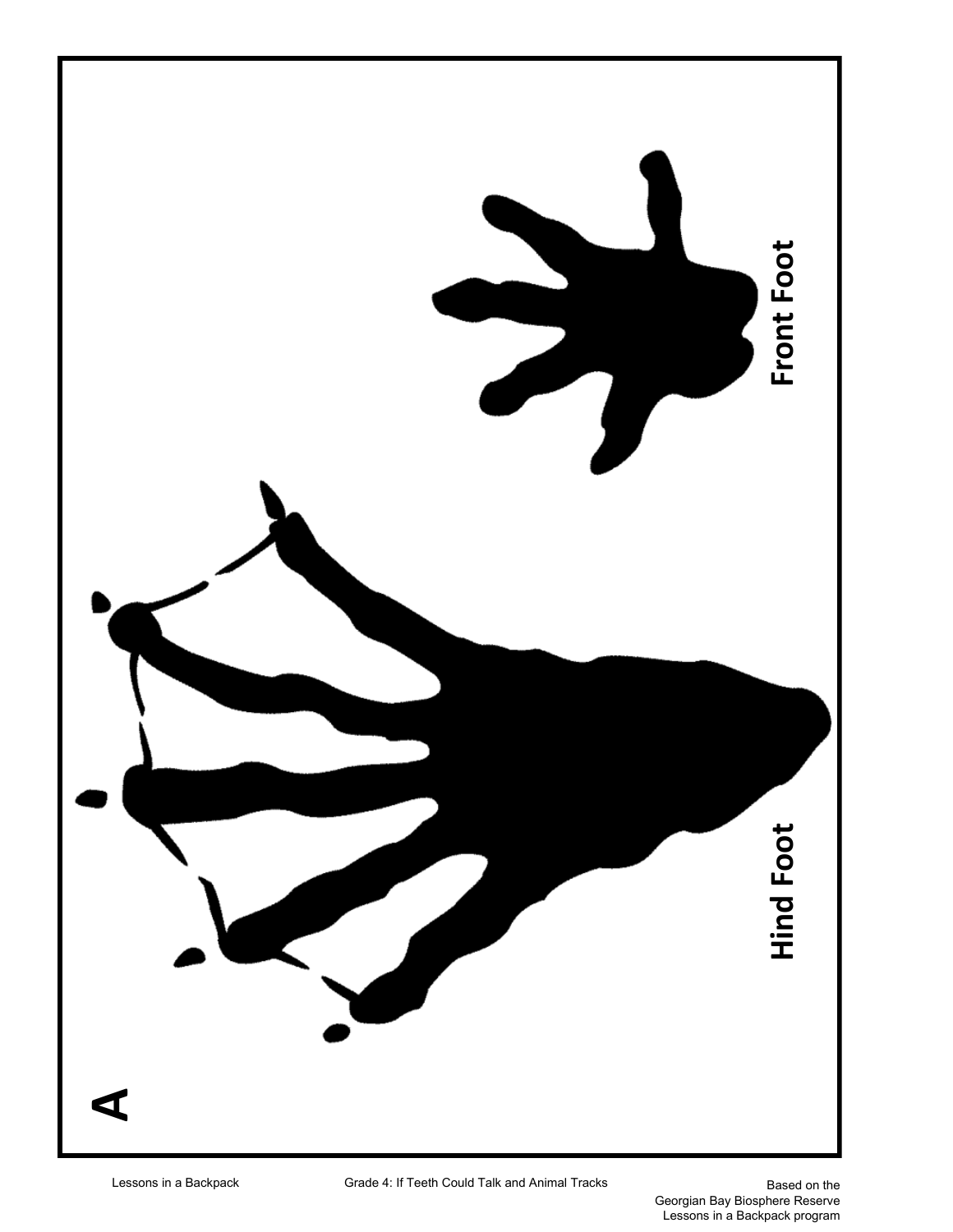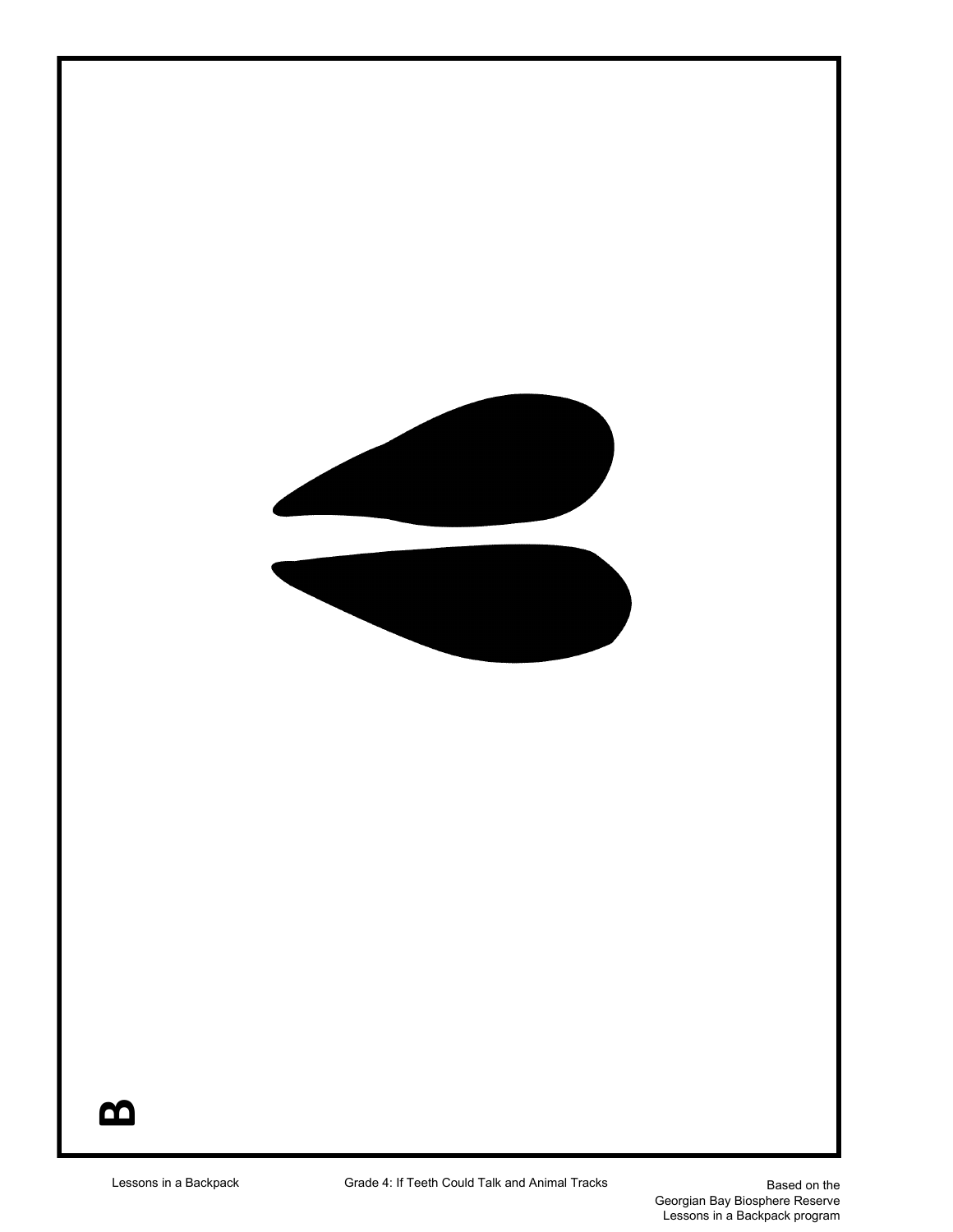



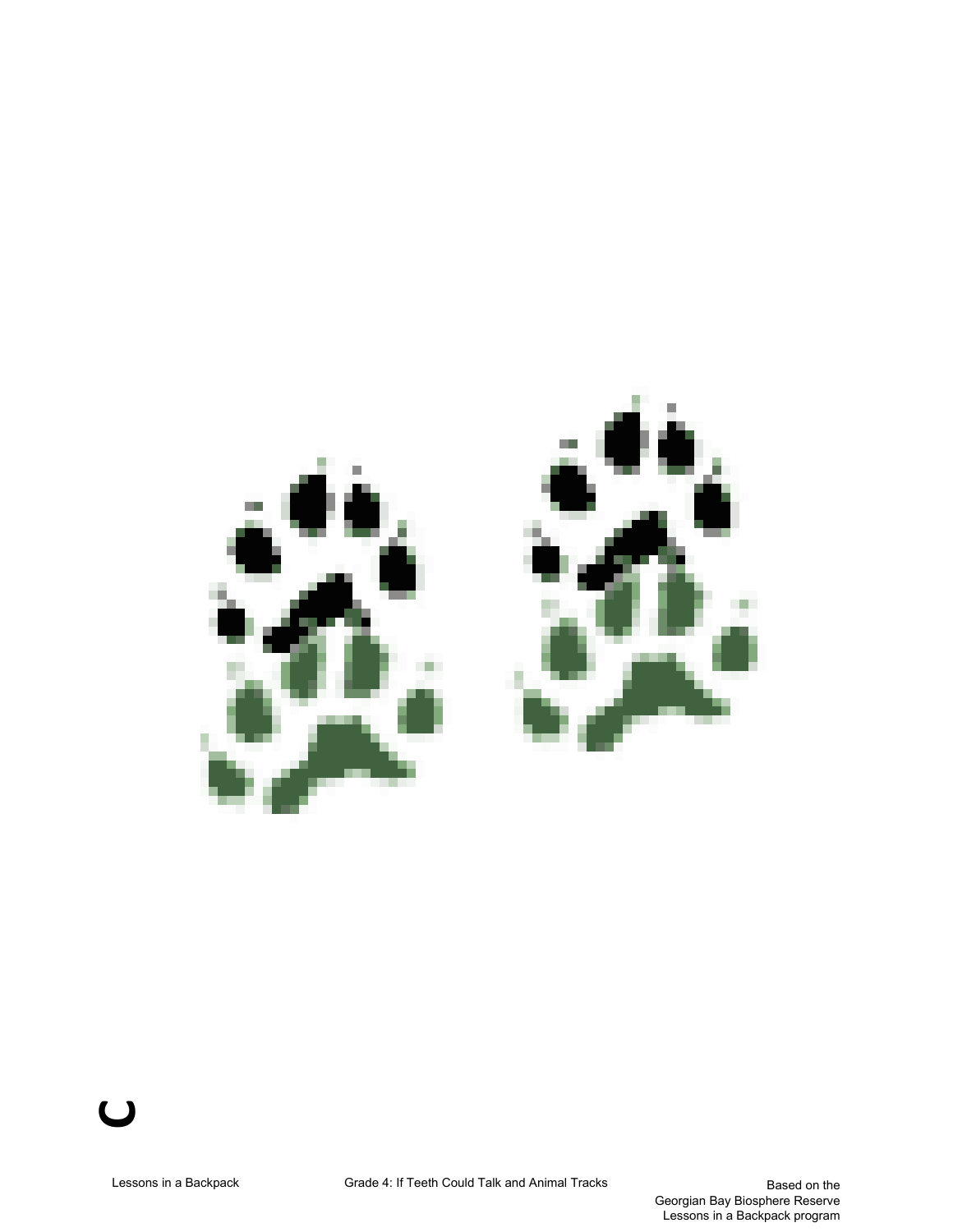

**D**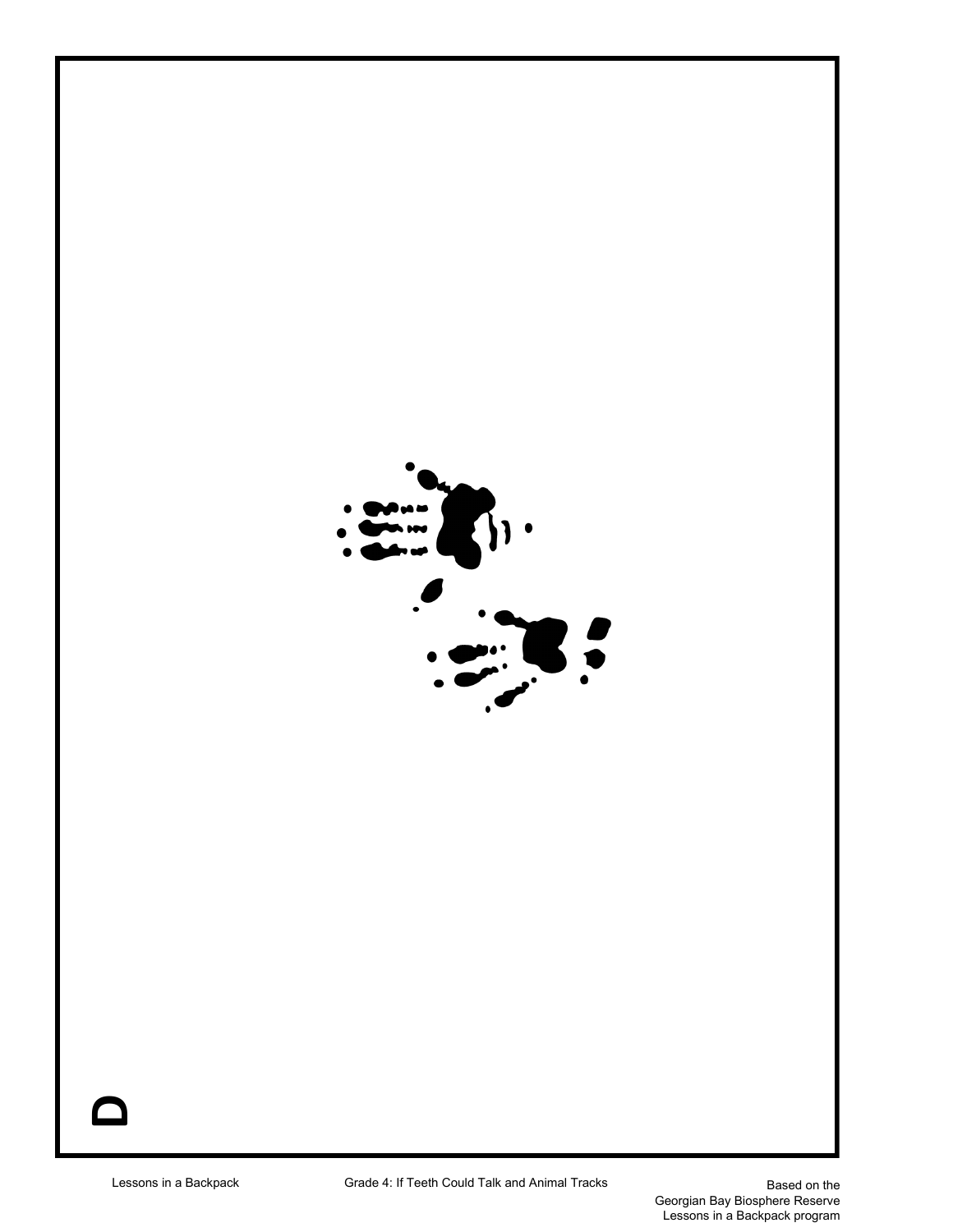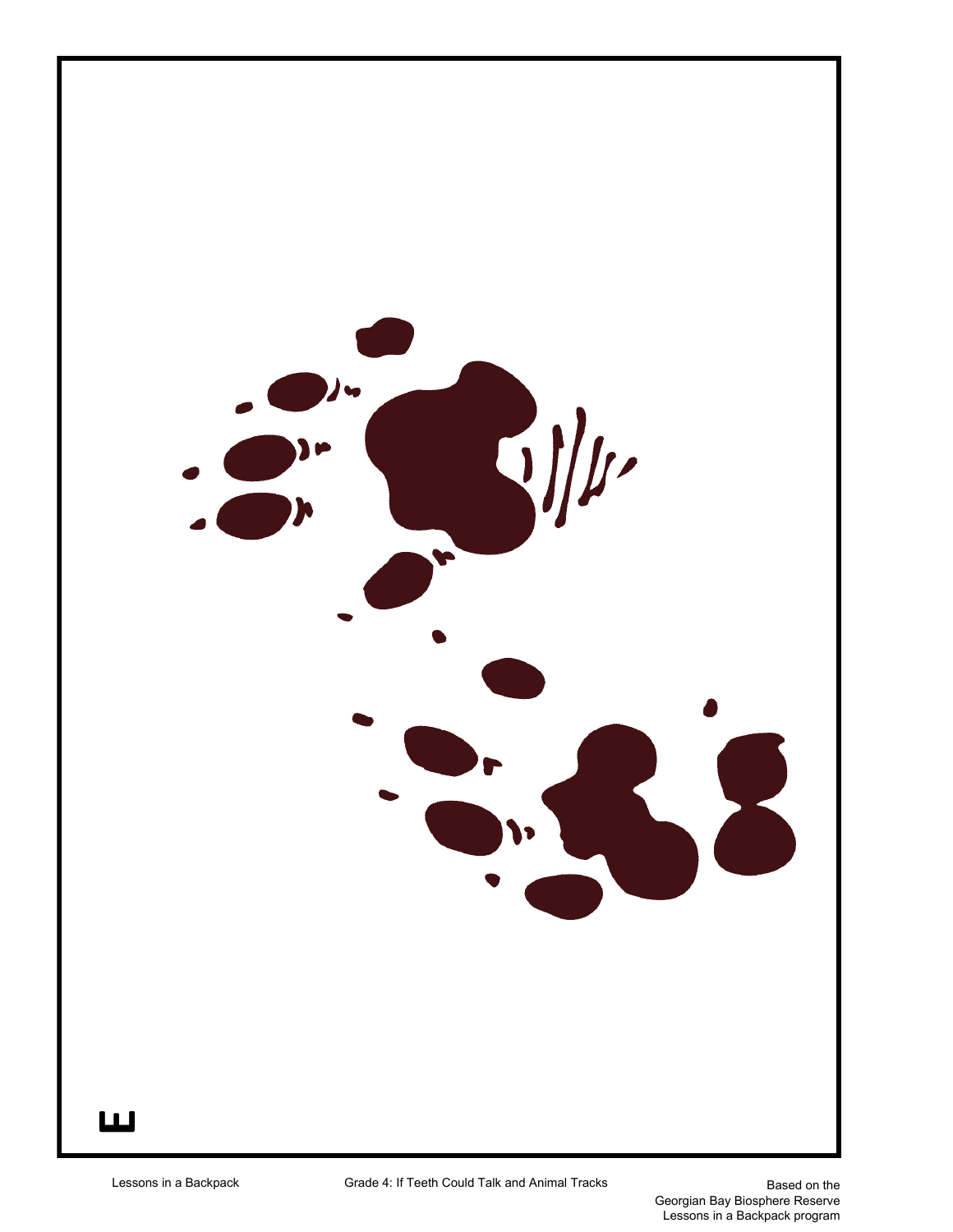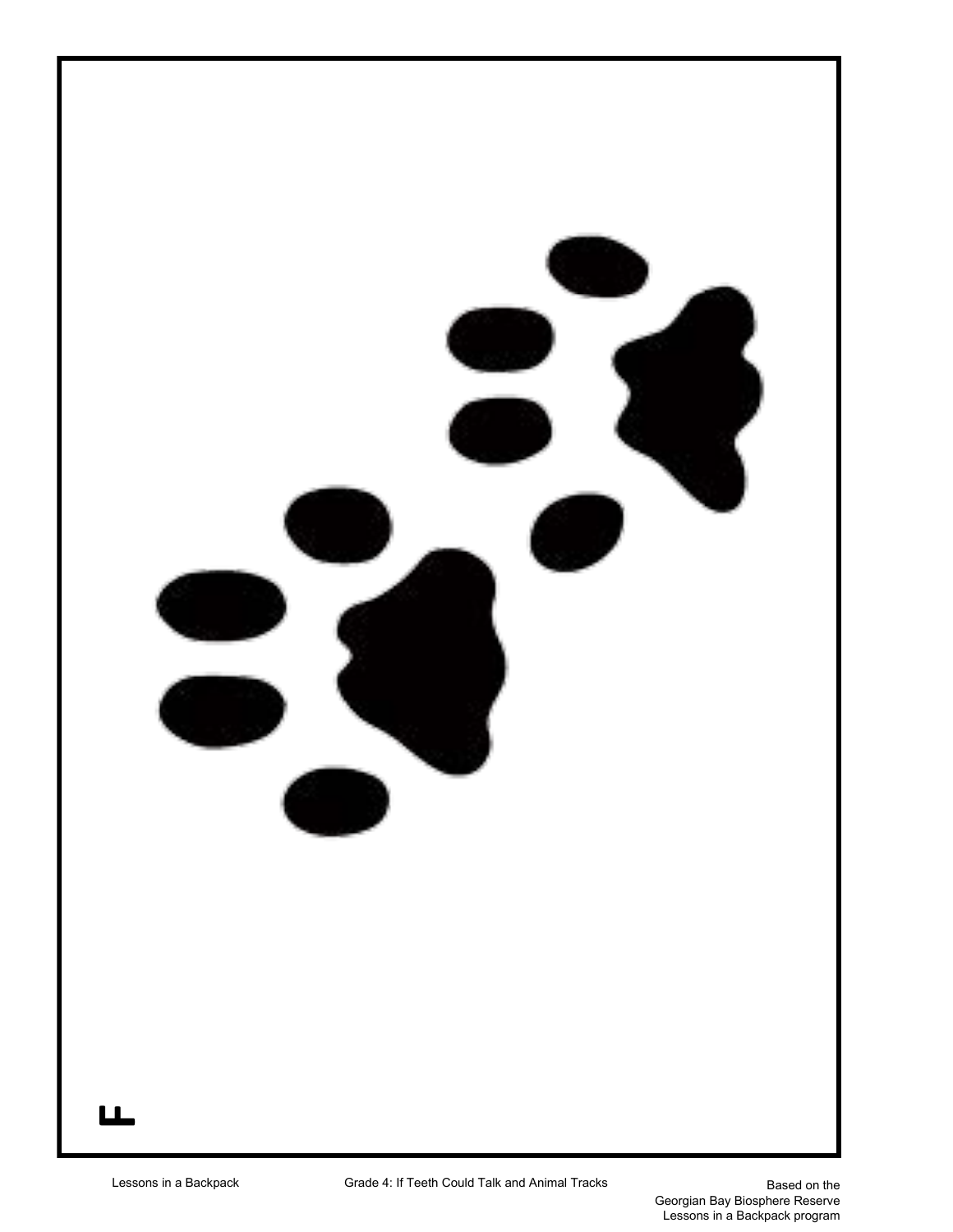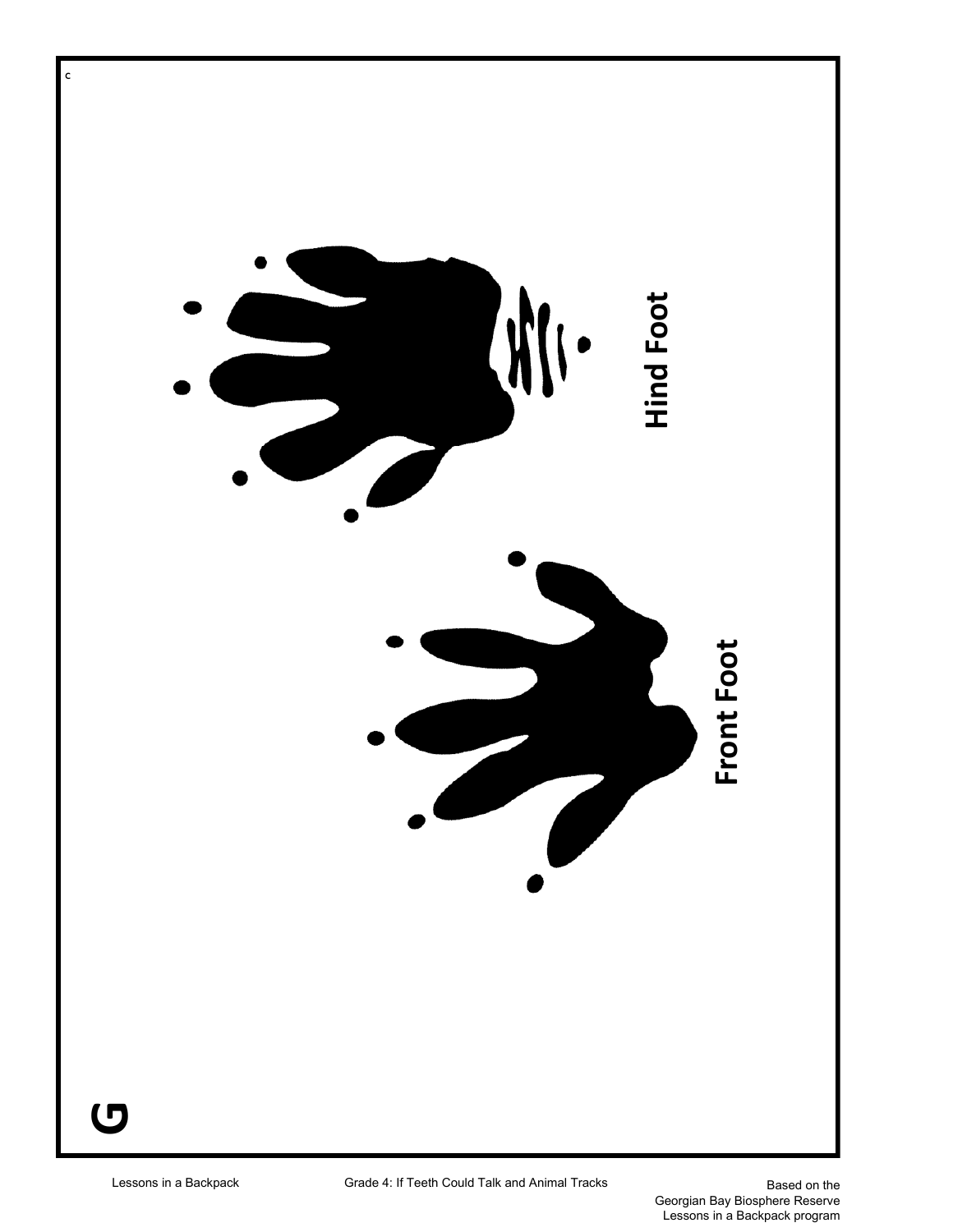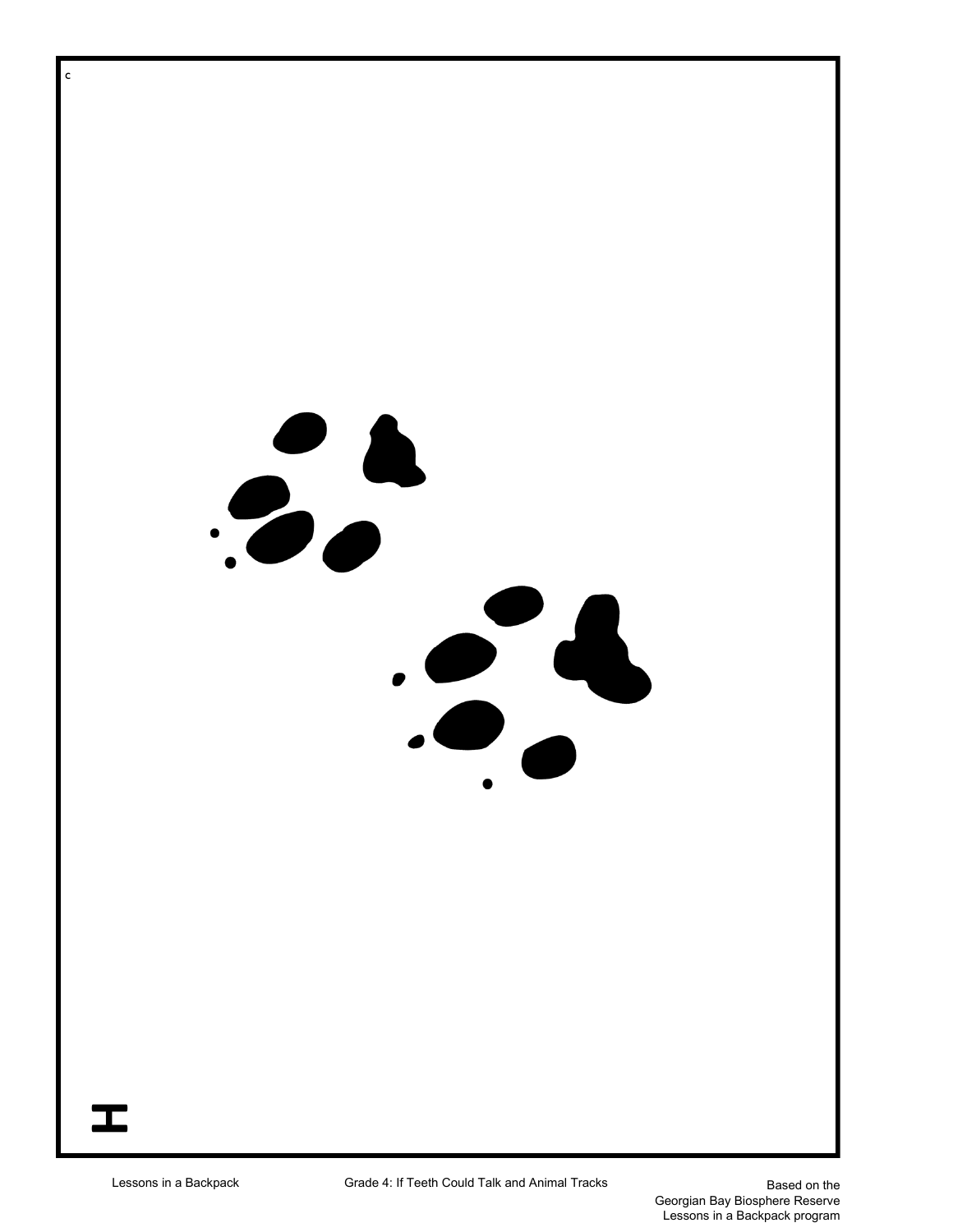